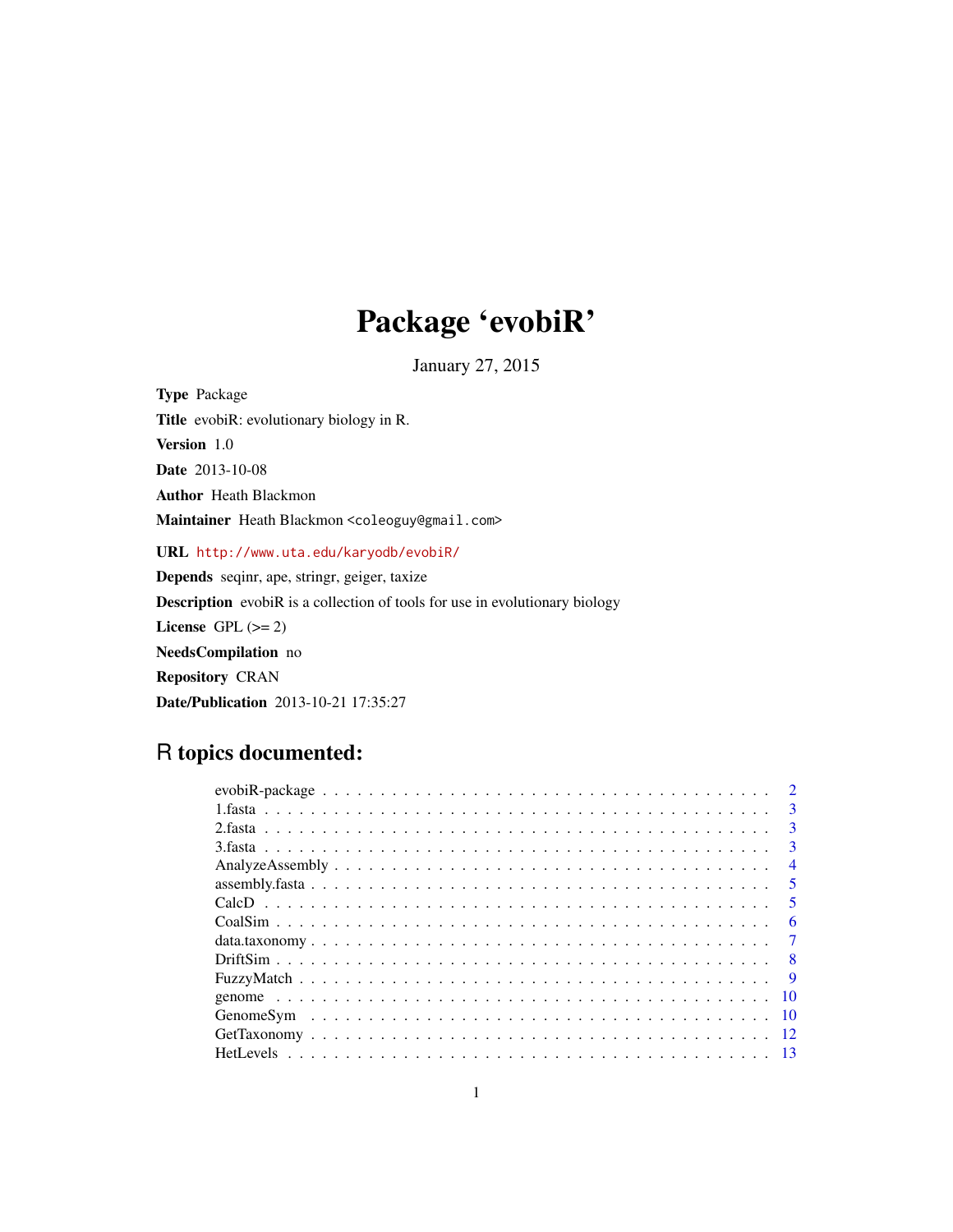# <span id="page-1-0"></span>2 evobiR-package

| Index |  | 22 |
|-------|--|----|
|       |  |    |
|       |  |    |
|       |  |    |
|       |  |    |
|       |  |    |
|       |  |    |
|       |  |    |
|       |  |    |
|       |  |    |
|       |  |    |
|       |  |    |
|       |  |    |
|       |  |    |
|       |  |    |
|       |  |    |
|       |  |    |

evobiR-package *evobiR: Evolutionary Biology in R*

#### Description

evobiR is a collection of tools for use in evolutionary biology. Some of the functions manipulate data in a way not implemented by other functions while others calculate sequence statistics or perform simulations, either of data across trees or genetic and genomic simulations.

# Details

| evobiR     |
|------------|
| Package    |
| 1.0        |
| 2013-10-08 |
| $GPL (=2)$ |
|            |

More information on evobiR is available at <http://www.uta.edu/karyodb/evobiR/>

A full list of functions in the **evobiR** package is accesible by typing library(help = evobiR)

# Author(s)

Heath Blackmon

Maintainer: Heath Blackmon <coleoguy@gmail.com>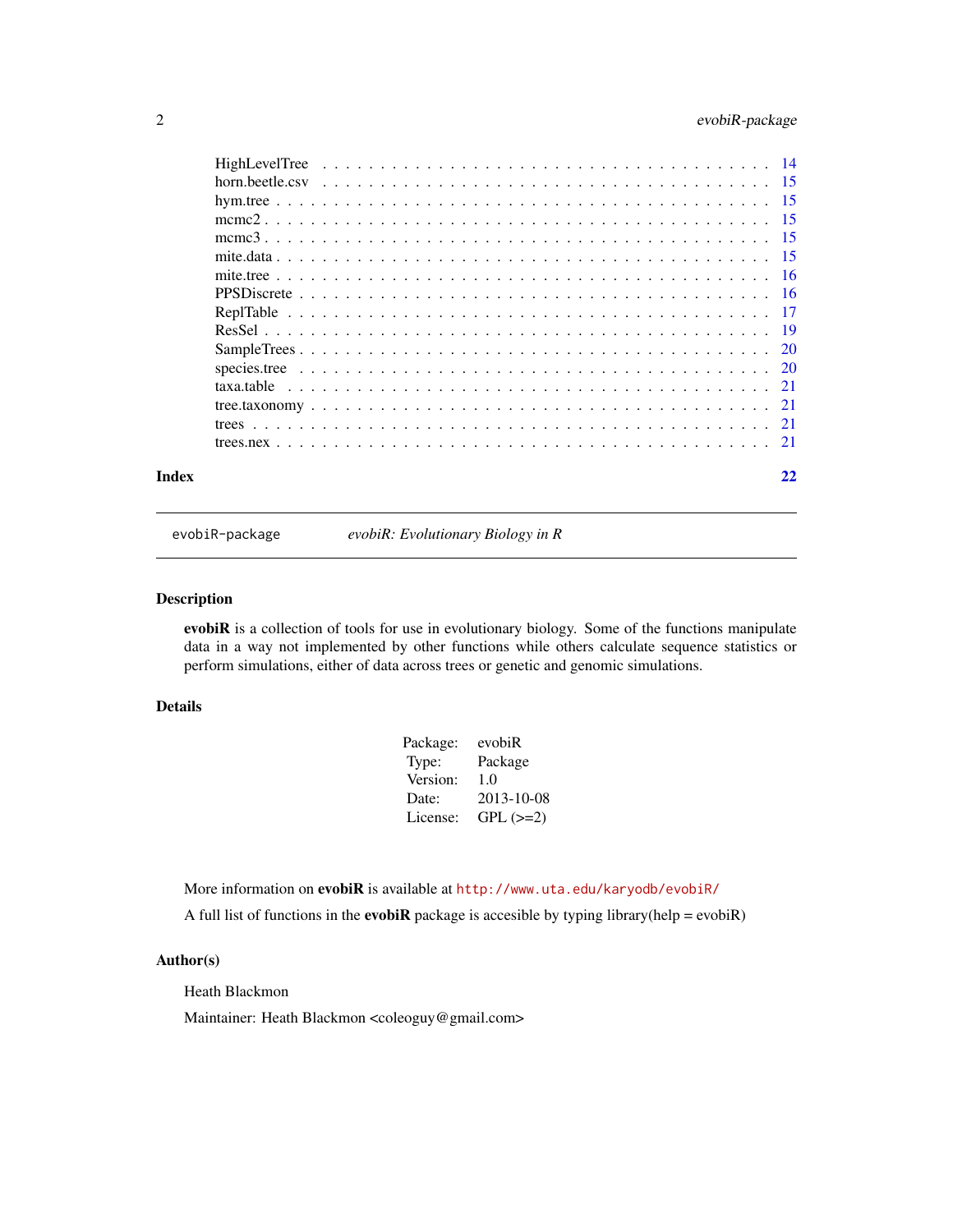<span id="page-2-0"></span>

This file just contains some simulated SNP data

# Author(s)

Heath Blackmon

# References

http://www.uta.edu/karyodb/evobiR/

2.fasta *simulated SNP data*

# Description

This file just contains some simulated SNP data

# Author(s)

Heath Blackmon

# References

http://www.uta.edu/karyodb/evobiR/

3.fasta *simulated SNP data*

# Description

This file just contains some simulated SNP data

# Author(s)

Heath Blackmon

#### References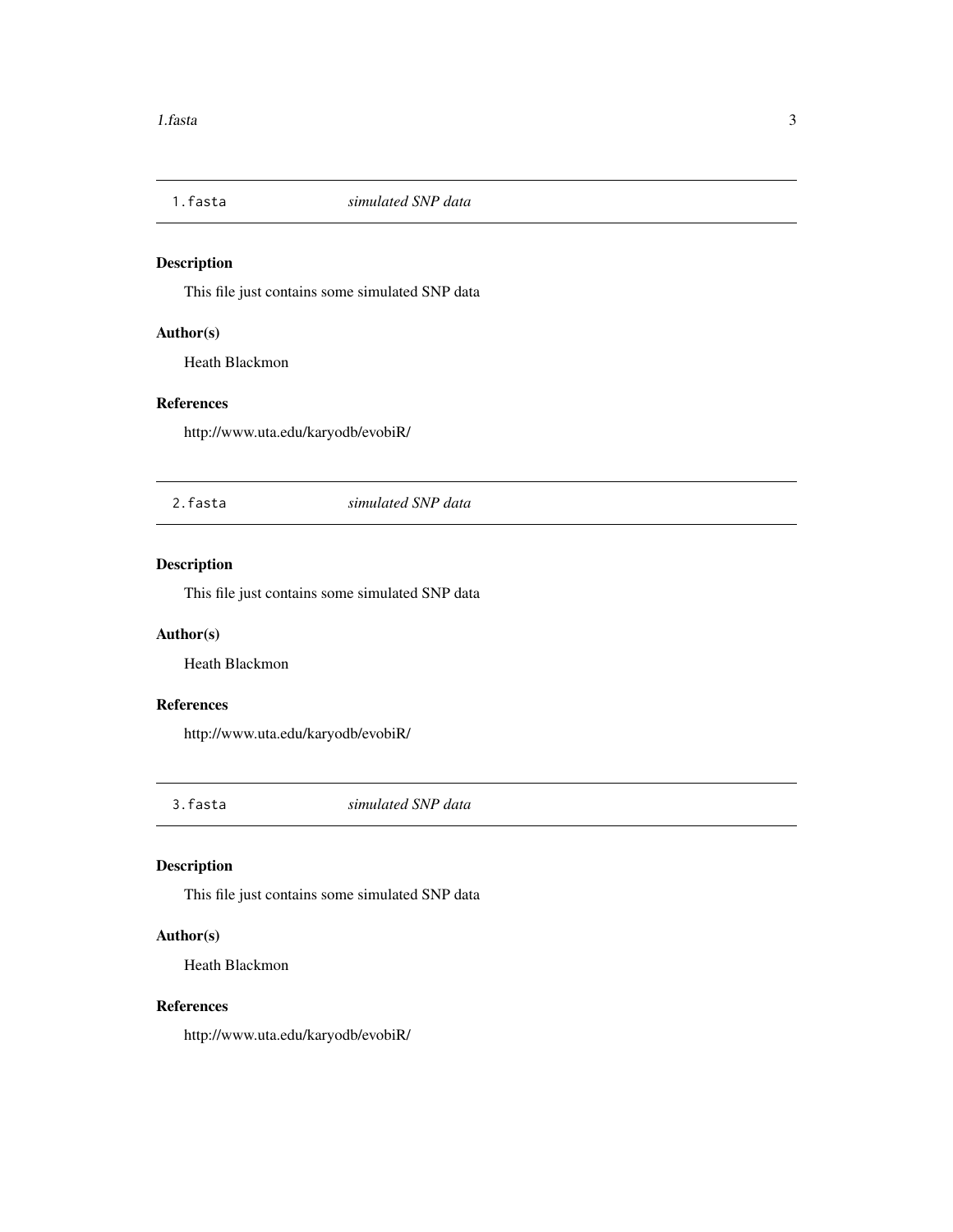<span id="page-3-0"></span>AnalyzeAssembly *Analyze Genome Assembly*

#### Description

This function reports basic statistics for a genome assembly.

# Usage

```
AnalyzeAssembly(genome, max_N = 25, plot = F)
```
# Arguments

| genome | a list of vectors with each element being a single string of the class "SeqFas-<br>tadna".                      |
|--------|-----------------------------------------------------------------------------------------------------------------|
| max N  | Maximum number of consecutive N symbols. Scaffolds will be broken into<br>contigs when this number is exceeded. |
| plot   | When True an accumulation plot will be returned as well as the statistics                                       |

#### Details

If a standard FASTA file is read in with the function read.fasta from the package seqinr the argument as.string should set to TRUE. The genome should also be all lower case which is the default setting for read.fasta.

# Value

A dataframe with the following rows:

Number of Scaffolds Assembly Size Based on Scaffolds Number of Scaffolds over 1MB N50 Scaffold Size Number of Contigs Assembly Size Based on Contigs N50 Contig Size Minimum Contig Size Percent GC

#### Author(s)

Heath Blackmon

#### References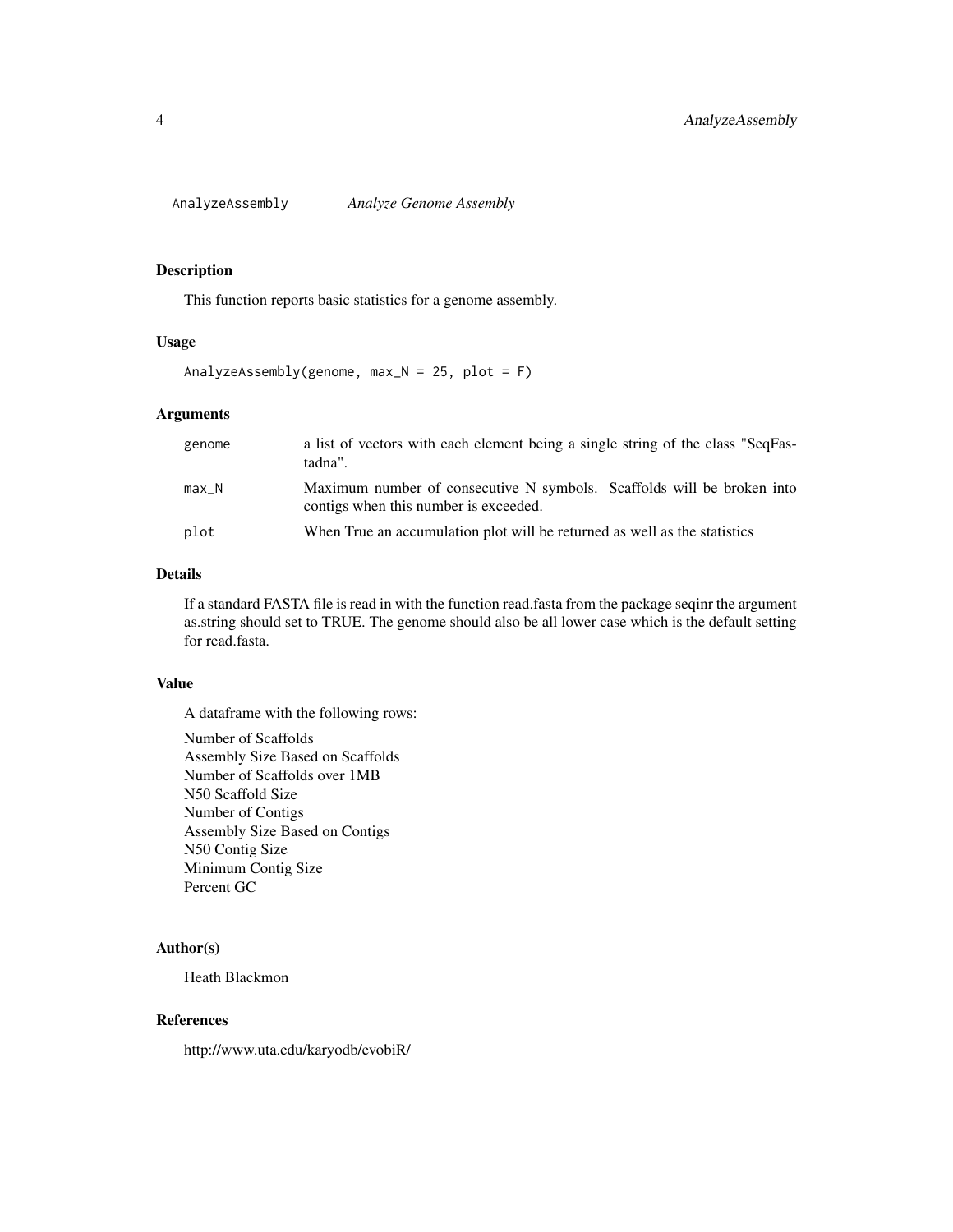# <span id="page-4-0"></span>assembly.fasta 5

# Examples

```
## just a small simulated genome
data(genome)
## calculate summary statistics for the genome
AnalyzeAssembly(genome = genome, max_N = 25, plot = TRUE)
```
assembly.fasta *a sample of a genome*

#### Description

This is a small portion of Tribolium genome

#### Author(s)

Heath Blackmon

# References

http://www.uta.edu/karyodb/evobiR/

CalcD *Calculate Patterson's D-statistic*

#### Description

These functions calculate Patterson's D-statistic to compare the frequencies of discordant SNP genealogies. These tests assume equal substitution rates and unlinked loci, D-statistics significantly different from 0 suggest that introgression has occurred.

#### Usage

```
CalcD(alignment = "alignment.fasta", boot = F, replicate = 1000)
CalcPartD(alignment = "alignment.fasta", boot = F, replicate = 1000, alpha = 0.05)
CalcPopD(alignment = "alignment.fasta")
```
# Arguments

| alignment | This is an alignment in fasta format                                                                          |
|-----------|---------------------------------------------------------------------------------------------------------------|
| boot      | This indicates whether or not bootstrapping should be performed to estimate<br>variance                       |
| replicate | Number of replicates to be used in estimating variance                                                        |
| alpha     | The desired alpha level, used in calculating significance of tests in CalcPartD<br>after Bonferoni correction |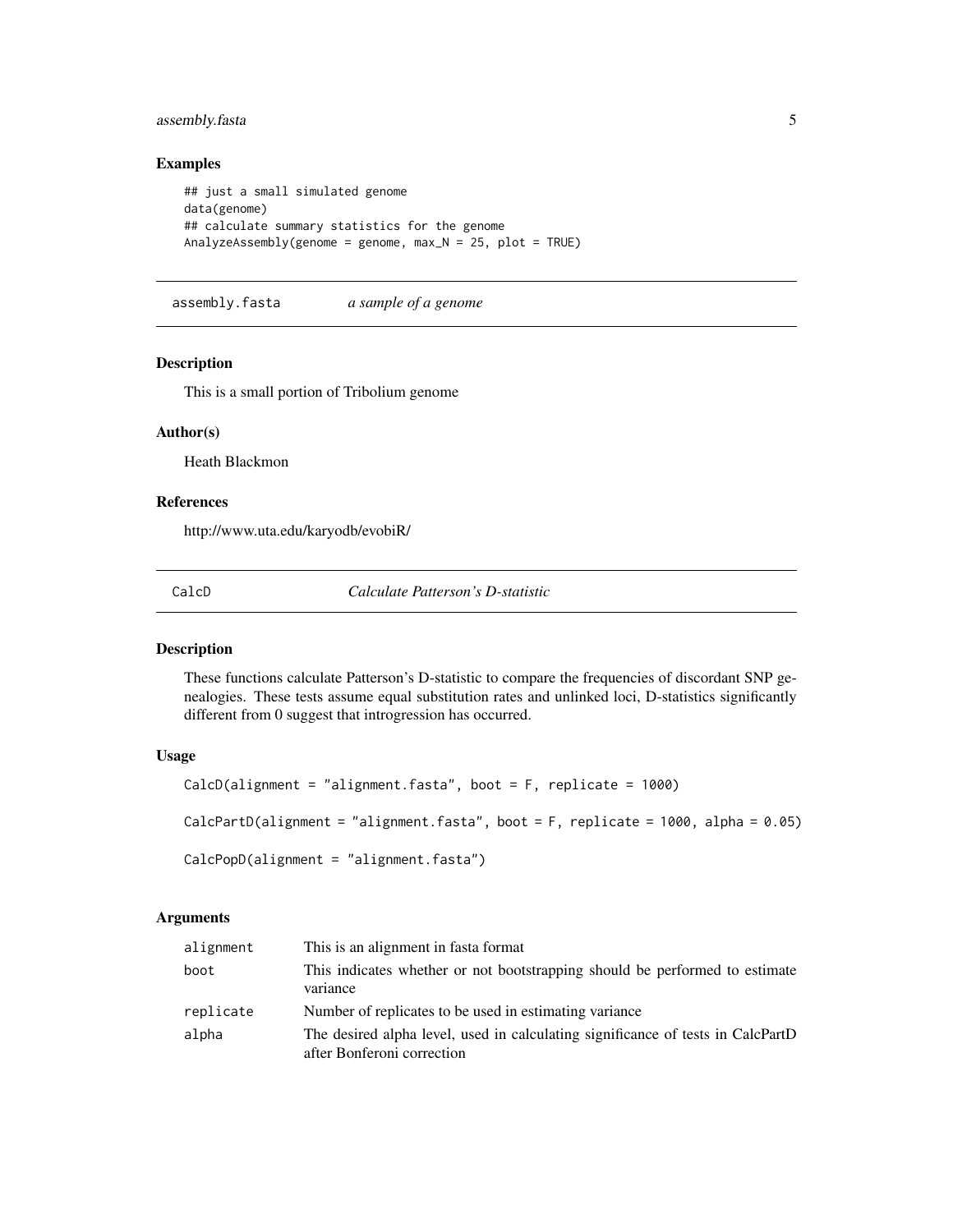#### <span id="page-5-0"></span>Details

The functions CalcD and CalcPopD are implementations of the algorithm described in Durand et al. 2011. The function CalcPartD is an implementation of the extension that was reported by Eaton and Ree 2013 which extended the original ABBA-BABA test to include additional taxa providing the ability to identify the source population of introgression events when more than one extant lineage may have hybridized with the ingroup.

### Value

Returns the number of each type of site, Z scores and p-values

#### Author(s)

Heath Blackmon

#### References

http://www.uta.edu/karyodb/evobiR/

Durand, Eric Y., et al. Testing for ancient admixture between closely related populations. Molecular biology and evolution 28.8 (2011): 2239-2252.

Eaton, D. A. R., and R. H. Ree. 2013. Inferring phylogeny and introgression using RADseq data: An example from flowering plants (Pedicularis: Orobanchaceae). Syst. Biol. 62:689-706

#### Examples

```
CalcD(alignment = system.file("1.fasta", package = "evobiR"), boot = TRUE, replicate=10)
CalcPartD(alignment = system.file("2.fasta", package = "evobiR"), boot = TRUE, 10)
CalcPopD(alignment = system.file("3.fasta", package = "evobiR"))
```
CoalSim *Coalescence Simulations*

#### Description

This function simulates the coalescence of linages through time. At the begining of the simulation a number of unique lineages specified by the census size as we go back in time these coalesce until we have only a single lineage remaining.

#### Usage

```
CoalSim(census, lw, ln.col)
```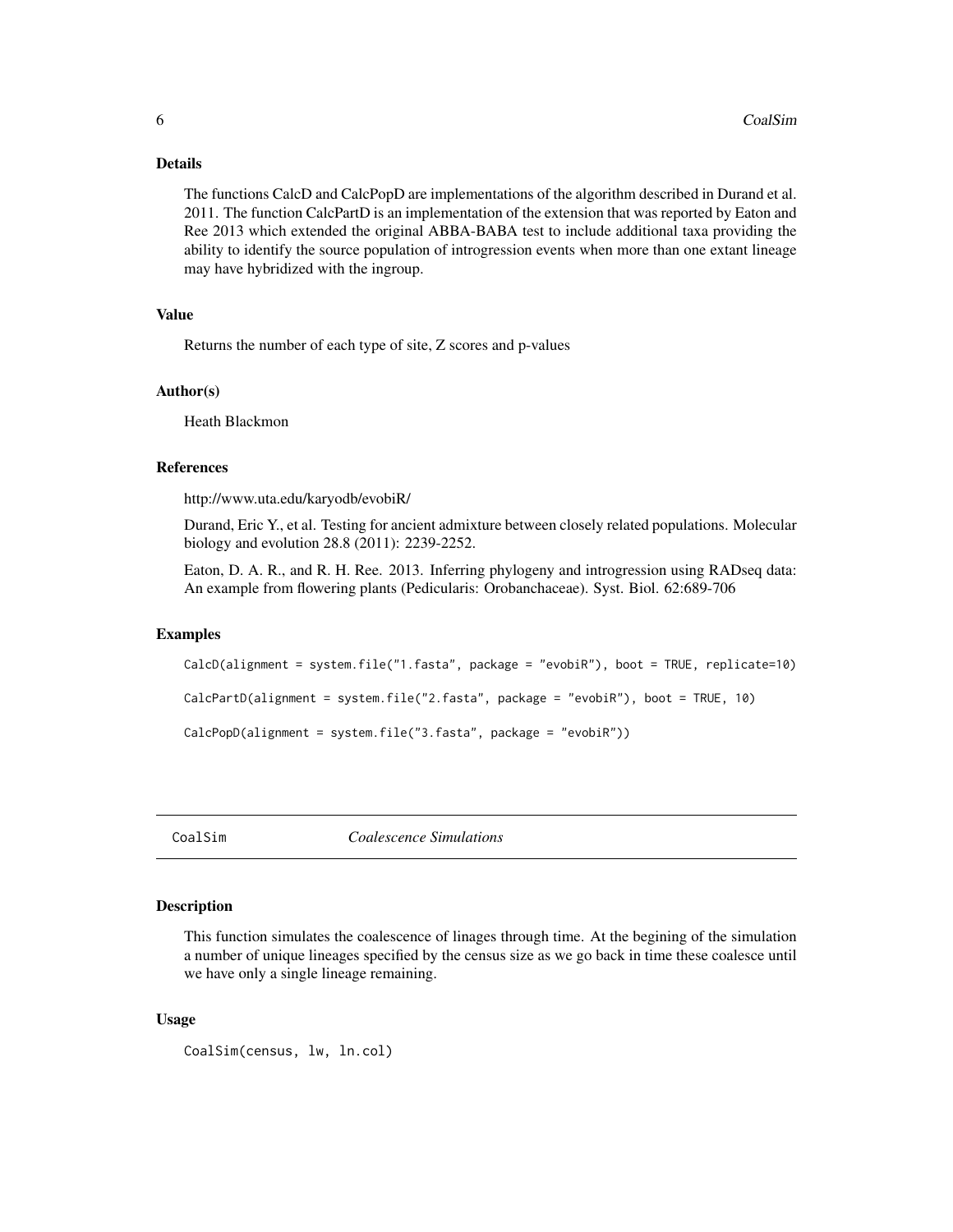# <span id="page-6-0"></span>data.taxonomy 7

# Arguments

| census | the size of population to use in the simulation.                  |
|--------|-------------------------------------------------------------------|
| lw     | line width factor passed to the plotting function.                |
| ln.col | specifies the color to be used in plotting the coalesence history |

# Value

Returns a plot showing the result of the coalescence simulation.

# Author(s)

Heath Blackmon

# References

http://www.uta.edu/karyodb/evobiR/

# Examples

 $CoalSim(census = 15, lw = 2, ln.col = 'blue')$ 

data.taxonomy *taxonomic table*

# Description

This file contains taxonomic information

# Author(s)

Heath Blackmon

# References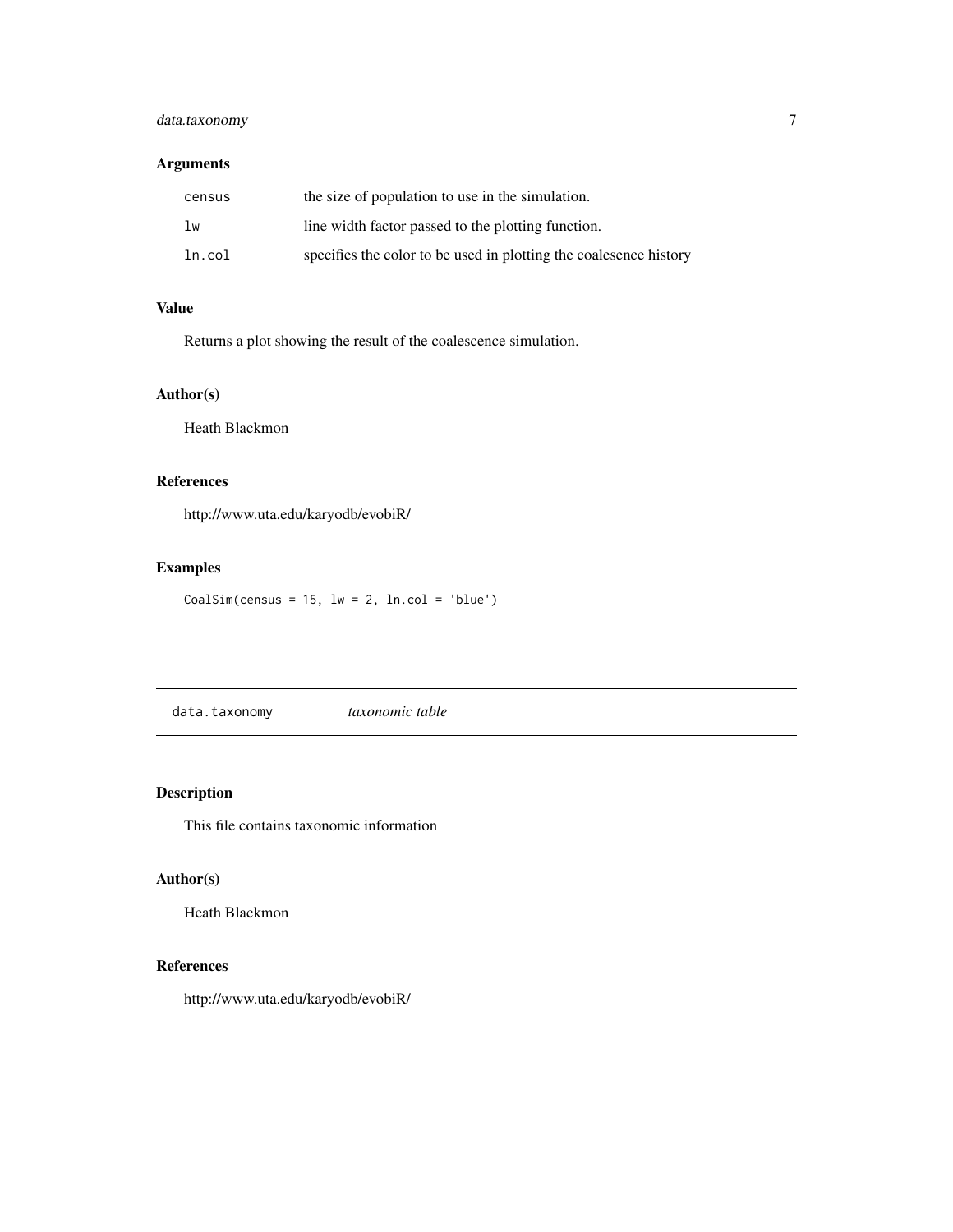<span id="page-7-0"></span>

These functions simulate allele frequencies through time

#### Usage

SelSim(census, initial.freq, selection.coef, iter, generations)

DriftSim(census, initial.freq, iter, generations)

# Arguments

| census       | The population size to be used for the simulation.                                                                                                       |
|--------------|----------------------------------------------------------------------------------------------------------------------------------------------------------|
| initial.freq | The proportion of individuals that should have the selected mutation at the be-<br>gining of the simulation.                                             |
|              | selection.coef The selection coefficient. 1 is a neutral mutation while values greater or less<br>than 1 will be beneficial or deleterious respectively. |
| iter         | The number of times that the simulation should be repeated                                                                                               |
| generations  | How many generations each simulation should last.                                                                                                        |

# Value

These functions were created to help in teaching population genetics. Each of these functions plot the frequency of a new mutation at each generation. Each iteration of the simulation is plotted in a new color and the functions also reports the number of iterations that resulted in fixation, loss or intermediate frequencies for the mutation. The function DriftSim is just a special case of SelSim where the selection coefficient is equal to 1.

# Author(s)

Heath Blackmon

# References

http://www.uta.edu/karyodb/evobiR/

```
set.seed(5)
SelSim(census = 200, initial.freq = .5, selection.coef = 1.01, iter = 10, generations = 200)
set.seed(5)
DriftSim(census = 200, initial.freq = .5, iter = 25, generations = 200)
```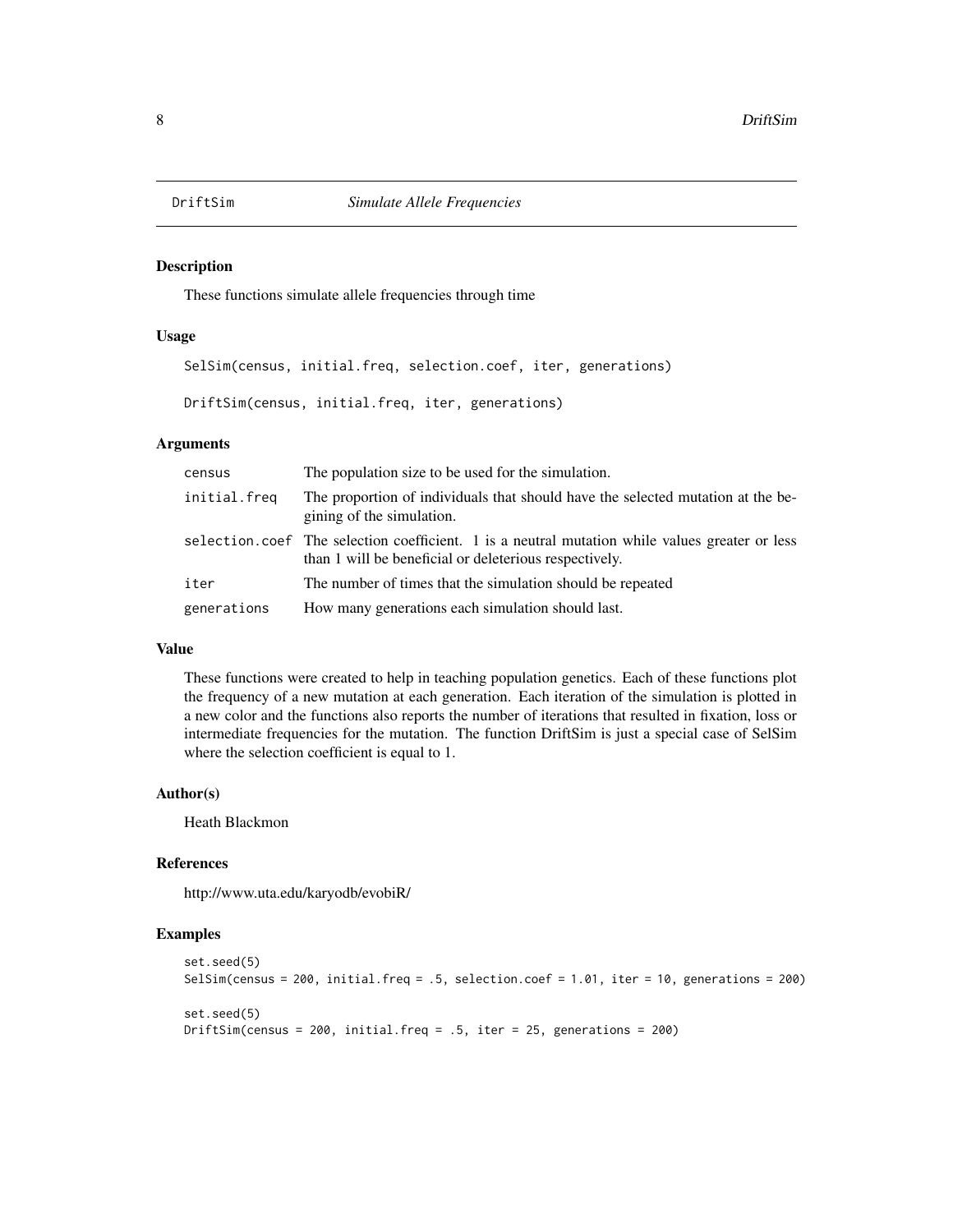<span id="page-8-0"></span>

When assembling data from different sources typos can sometimes cause a loss of perfect matches between trees and datasets. This function helps you find these close matches that can be hand curated to keep as many species as possible in your analysis.

### Usage

FuzzyMatch(tree, data, max.dist)

# Arguments

| tree     | a phylogenetic tree of the class "phylo".                                                                                        |
|----------|----------------------------------------------------------------------------------------------------------------------------------|
| data     | character vector with the names from your dataset.                                                                               |
| max.dist | This is the maximum number of characters that can differ between your tree and<br>data and still be recognized as a close match. |

#### Value

A dataframe with the following rows:

Name in data Name in tree Number of differences

#### Author(s)

Heath Blackmon and Matt Pennell

# References

http://www.uta.edu/karyodb/evobiR/

```
data(hym.tree)
names <- c("Pepsis_elegans", "Plagiolepis_alluaudi", "Pheidele_lucreti",
           "Meliturgula_scriptifronsi", "Andrena_afimbriat")
FuzzyMatch(tree = hym.tree, data = names, max.dist=3)
```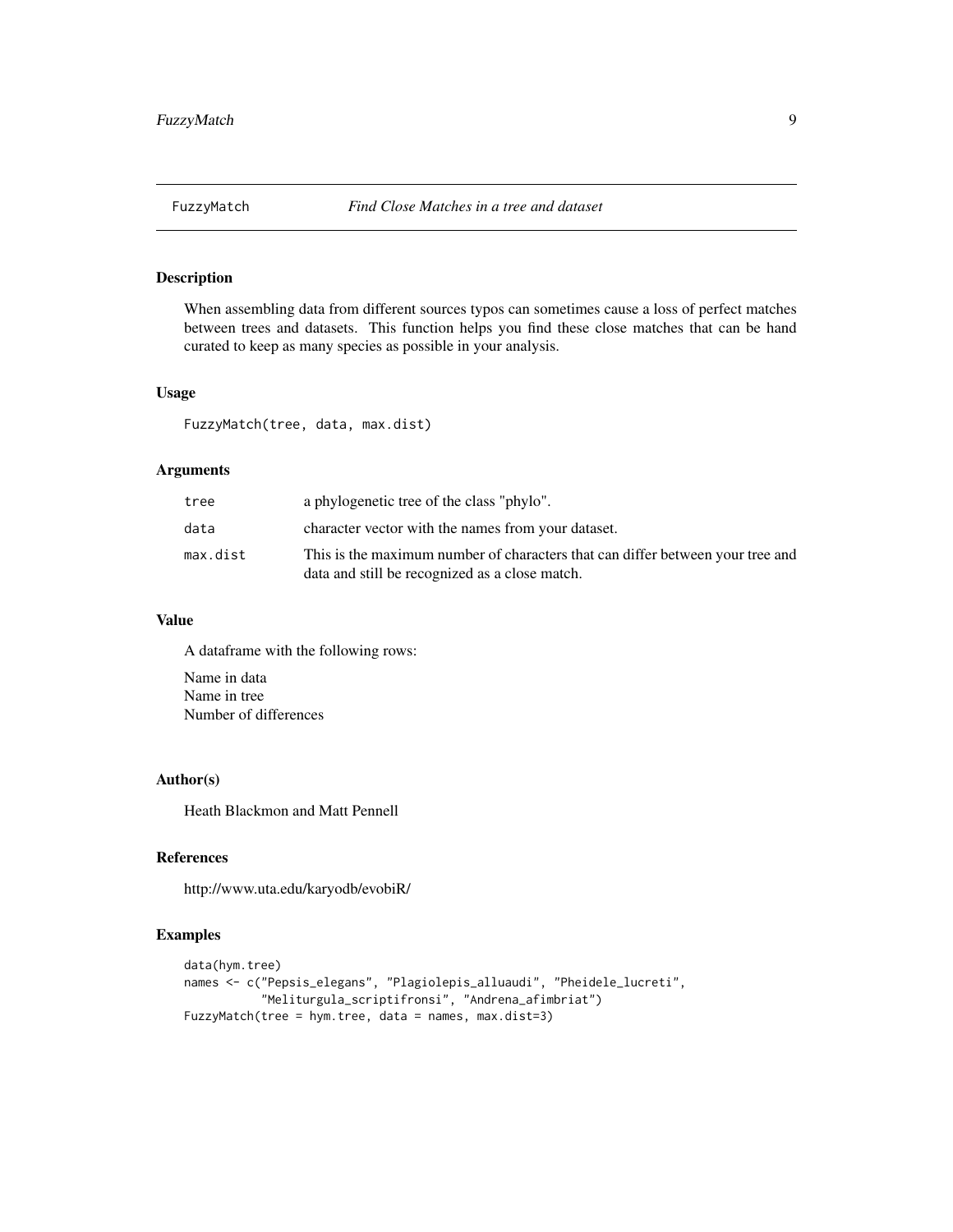<span id="page-9-0"></span>

This is just little piece of the Tribolium confusum genome

#### Format

a list of vectors with each element being a single string of the class "SeqFastadna".

#### Author(s)

Heath Blackmon

# References

http://www.uta.edu/karyodb/evobiR/

GenomeSym *Genome Simulation*

#### Description

# THIS FUNCTION IS STILL IN THE DEVELOPMENT PHASE AND RESULTS FROM IT SHOULD NOT BE TRUSTED WITHOUT CONTACTING ME FIRST!!!

This function is designed to simulate the evolution of a diploid organism with chromosomal sex determination. It allows for the evolution of sexual antagonism, recombination supression, anneuploidy, haplosufficiency.

#### Usage

```
GenomeSym(model = "fragileY", generations = 100, census = 50, gametes = 4,
          loci.a = 100, loci.s = 50, prob.point.mut = .0010,
          DEF = (c(rnorm(1000, mean = 0.9, sd = 0.06), rgamm(1000, rate = 2,shape = (0.4)), sex.bias.mut = .85, haplosuff.mut = 1, crossovers = 2,
        recom.mu = 10, anneuploi.mut = c(0, .0002), distance.mut = c(0, .000002),
          achiasmat.mut = c(0, .00002), sex.ant = c(.5, .3, .2),
          fragile.fact = 20, reporting = "None")
```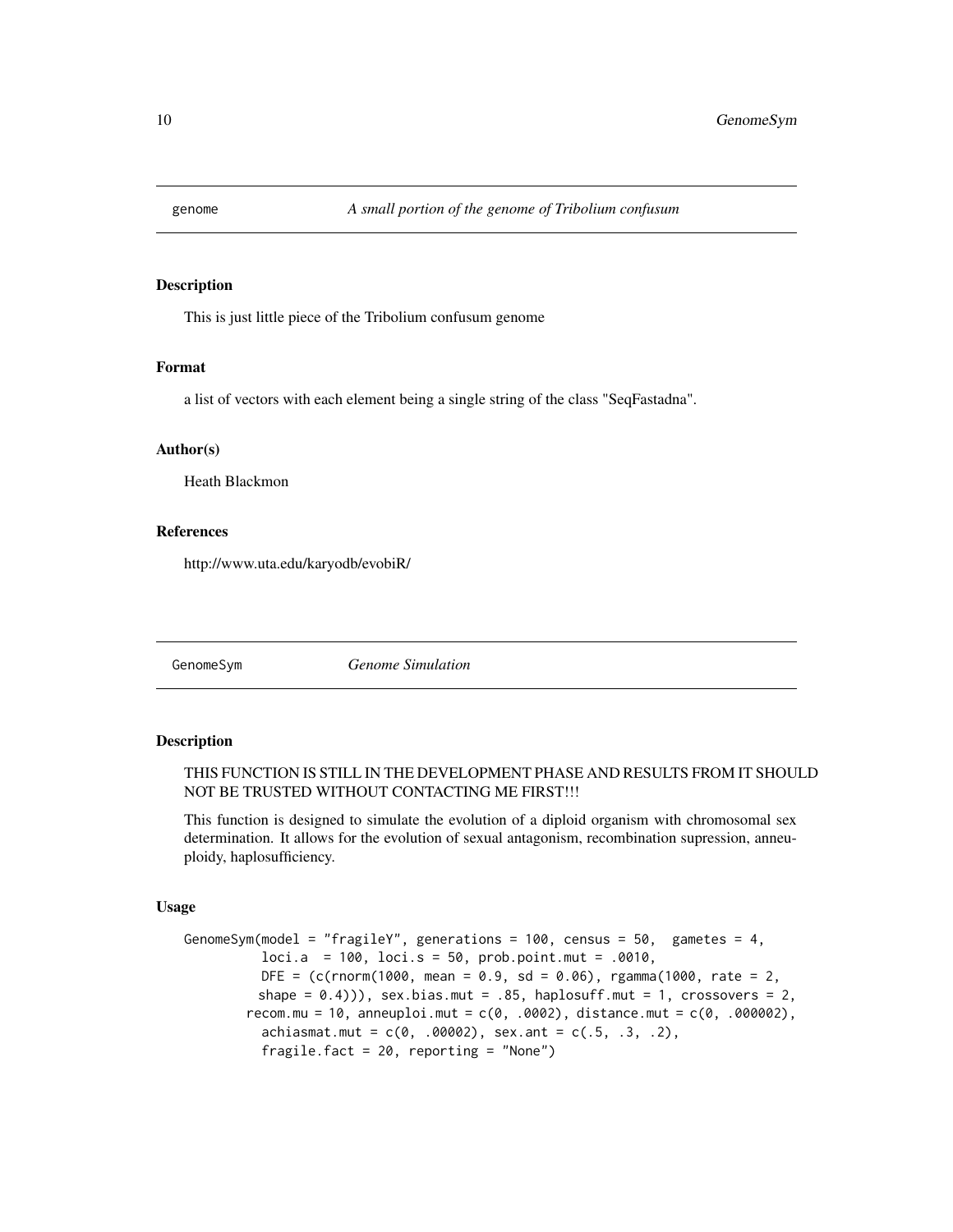# GenomeSym 11

#### Arguments

| model         | the type of simulation to be run                                                                                                                |
|---------------|-------------------------------------------------------------------------------------------------------------------------------------------------|
| generations   | integer indicating the number of generations that the simulation should be run                                                                  |
| census        | integer indicating total census size                                                                                                            |
| gametes       | integer indicating number of gametes drawn from each individual                                                                                 |
| loci.a        | integer indicating loci on autsomes                                                                                                             |
| loci.s        | integer indicating loci on sex chromosomes                                                                                                      |
|               | prob.point.mut probability that an new allele will arrise                                                                                       |
| <b>DFE</b>    | a vector of fitness effect for mutations                                                                                                        |
| sex.bias.mut  | propotion of mutations to arrise in males                                                                                                       |
| haplosuff.mut | a value of less than 1 from which mutations in haplosufficiency will be drawn<br>from a uniform distribution between 0 and the specified value. |
| crossovers    | the average number of crossovers per chromosome per meiosis in autosomes                                                                        |
| recom.mu      | maximum number of loci N that can quit recombining in a single mutational<br>step                                                               |
| anneuploi.mut | probability of a Y aneuploidy mutation drawn from a uniform dist between X<br>and Y                                                             |
| distance.mut  | prob of evolving dist pairing uniform dist from X to Y                                                                                          |
| achiasmat.mut | prob of evolving achiasmatic meiosis in males unirom from X to Y                                                                                |
| sex.ant       | numerical vector must sum to 1 indicating the probability of unbiased, male<br>biased, female biased mutations                                  |
| fragile.fact  | this is the factor by which we increase aneuploidy based on par reduction                                                                       |
| reporting     | a character string indicating the desired type of insimulation reporting: 'PAR',<br>'XY.fitness', 'all.loci'.                                   |

# Details

This function simulates a genome as a series of numerical vectors each chromosome in a genome has vectors to represent those genes fitness when in a female or when in a male additionally if they are sex chromosomes they have vectors describing the recombination characteristics and haplosufficiency data. All of these genome characteristics are allowed to evolve during the simulation through a variety of mutational mechanisms. The genomes perform in silico gametogenesis with recombination. The probability of gametes being used to create the next generation is in proportion to their parents relative fitness.

default values for the function are as follows:

model = "fragileY"  $generations = 100$  $census = 50$ gametes  $= 4$  $loci.a = 100$  $loci.s = 50$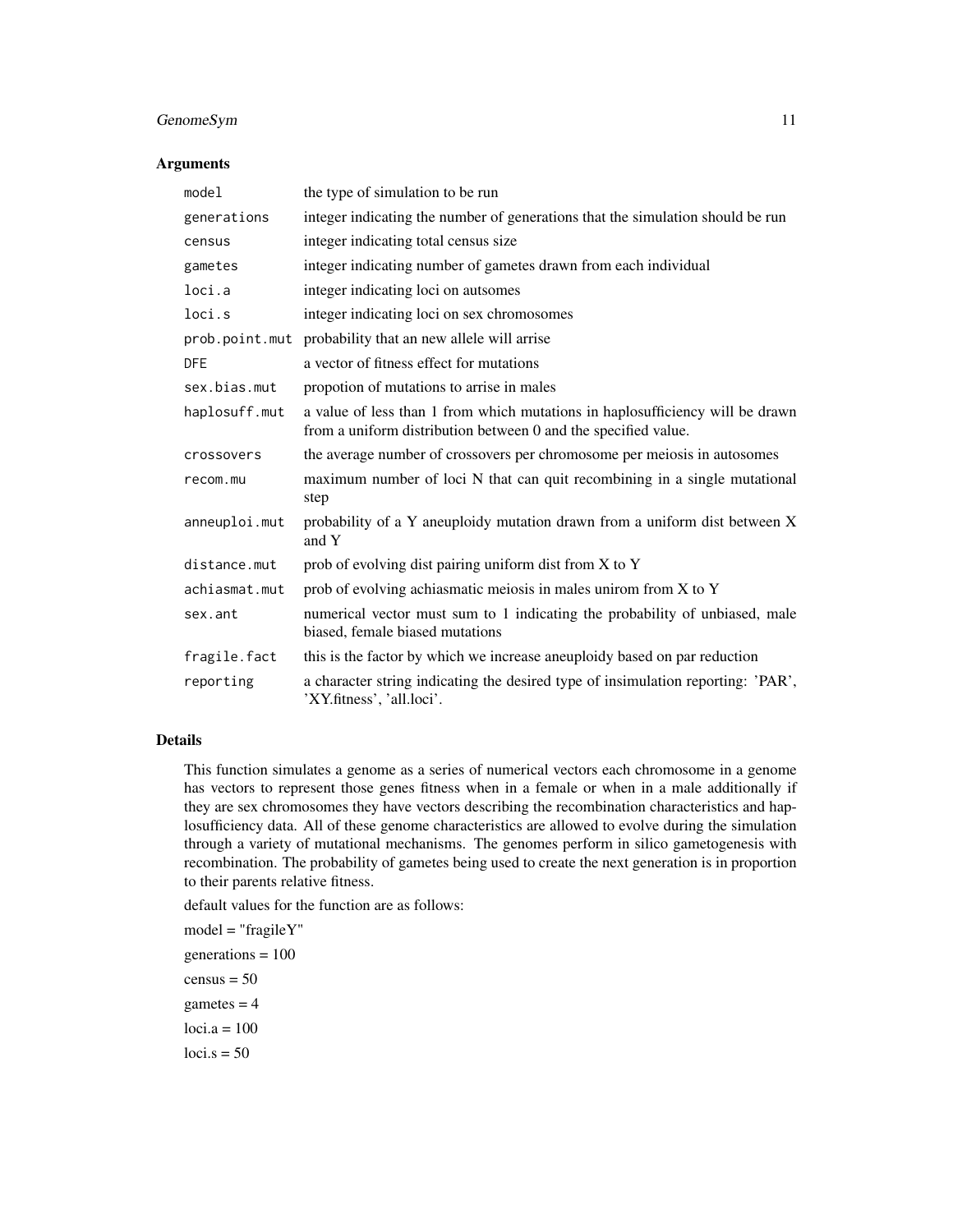# <span id="page-11-0"></span>12 GetTaxonomy

```
prob. point.mut = .3DFE = (c(rnorm(1000,mean=.9, sd=.06),rgamma(1000, rate=.2, shape=.4)))sex.bias.mut = .85
haplosuff.mut = 1crossovers = 2recom.mu = 10anneuploi.mut = c(0, .0002)distance.mut = c(0, .000002)achiasmat.mut = c(0, .00002)sex.ant = c(.5, .3, .2)fragile.fact = 20reporting ="None"
```
# Author(s)

Heath Blackmon

#### References

http://www.uta.edu/karyodb/evobiR/

#### Examples

```
## just a small simulated genome
Genome <- GenomeSym(census = 20, generations = 10, reporting = 'all.loci')
```
<span id="page-11-1"></span>GetTaxonomy *Create a taxonomy table*

#### Description

This function is an extension of the tax\_name function from the package taxize. The input is a tree and the function will return a table with a description of the taxonomy of all species on the tree

#### Usage

GetTaxonomy(tree, database = "ncbi")

# Arguments

| tree     | an object of class "phylo"                                                   |
|----------|------------------------------------------------------------------------------|
| database | character string "nobi or "itis" indicating the database that should be used |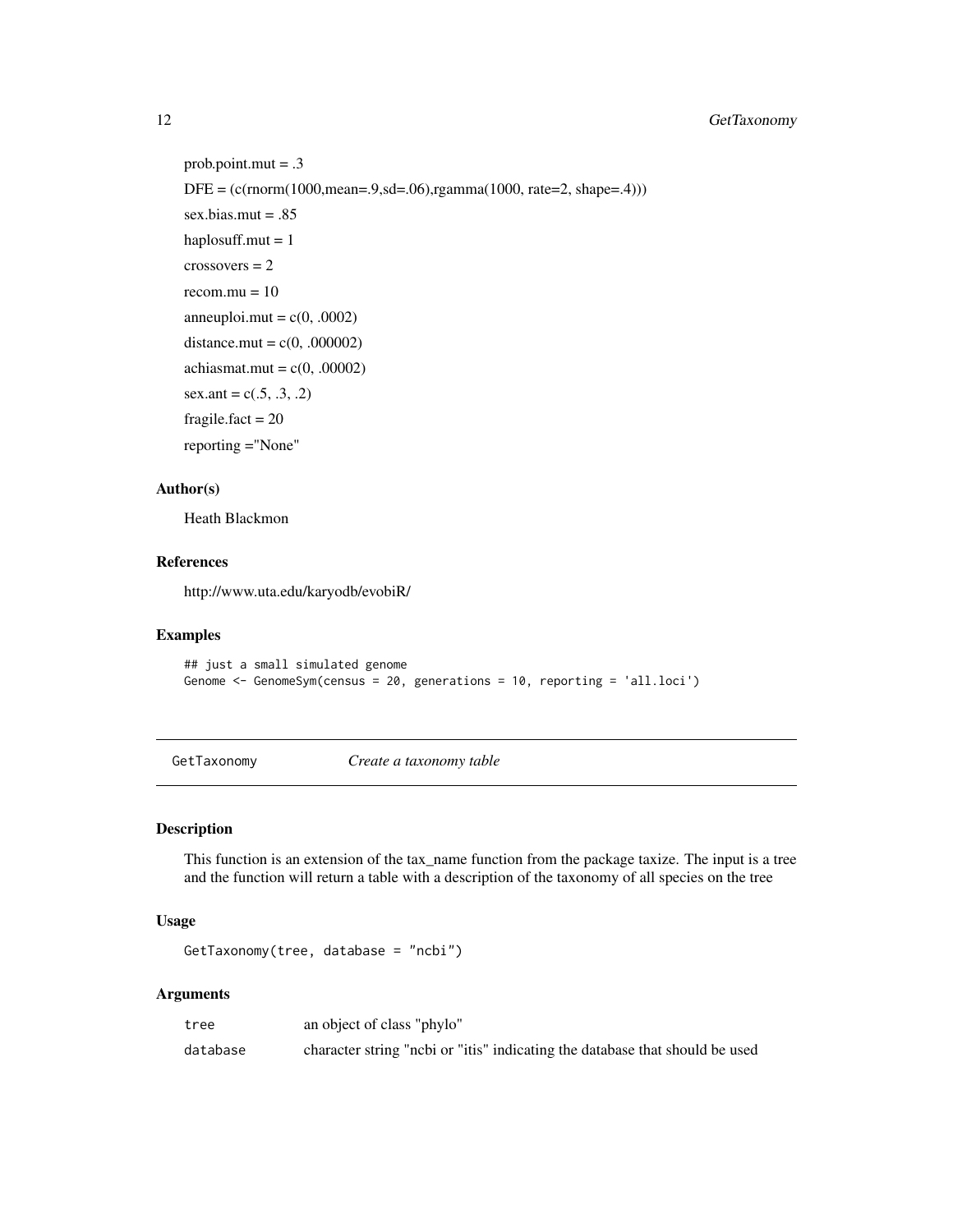#### <span id="page-12-0"></span>HetLevels 2008 and 2008 and 2008 and 2008 and 2008 and 2008 and 2008 and 2008 and 2008 and 2008 and 2008 and 2008 and 2008 and 2008 and 2008 and 2008 and 2008 and 2008 and 2008 and 2008 and 2008 and 2008 and 2008 and 2008

# Value

this function saves a csv file named: tree.taxonomy.csv

#### Author(s)

Heath Blackmon

#### References

http://www.uta.edu/karyodb/evobiR/

#### Examples

```
# data(hym.tree)
# GetTaxonomy(tree = hym.tree, database = 'ncbi')
```
HetLevels *Calculates heterozygosity based on ambigous IUPAC nucleotide codes*

#### Description

Some assemblers like AllPaths will use IUPAC codes to indicate polymorphic sites in an assembly. This function uses these to estimate the level of heterozygosity along a sequence.

#### Usage

```
HetLevels(fasta)
```
# Arguments

fasta A fasta formatted file that may contain 1 or more sequences.

# Details

Ambiguity codes of "r", "y", "s", "w", "k", "m","b", "d", "h", "v" are counted as polymorphic sites with an "n" are not counted since they are often indicative of scaffolding not polymorphism.

# Value

A matrix is returned listing the length of each sequence the number of polymorphic sites and the number of "n" sites.

#### Author(s)

Heath Blackmon

#### References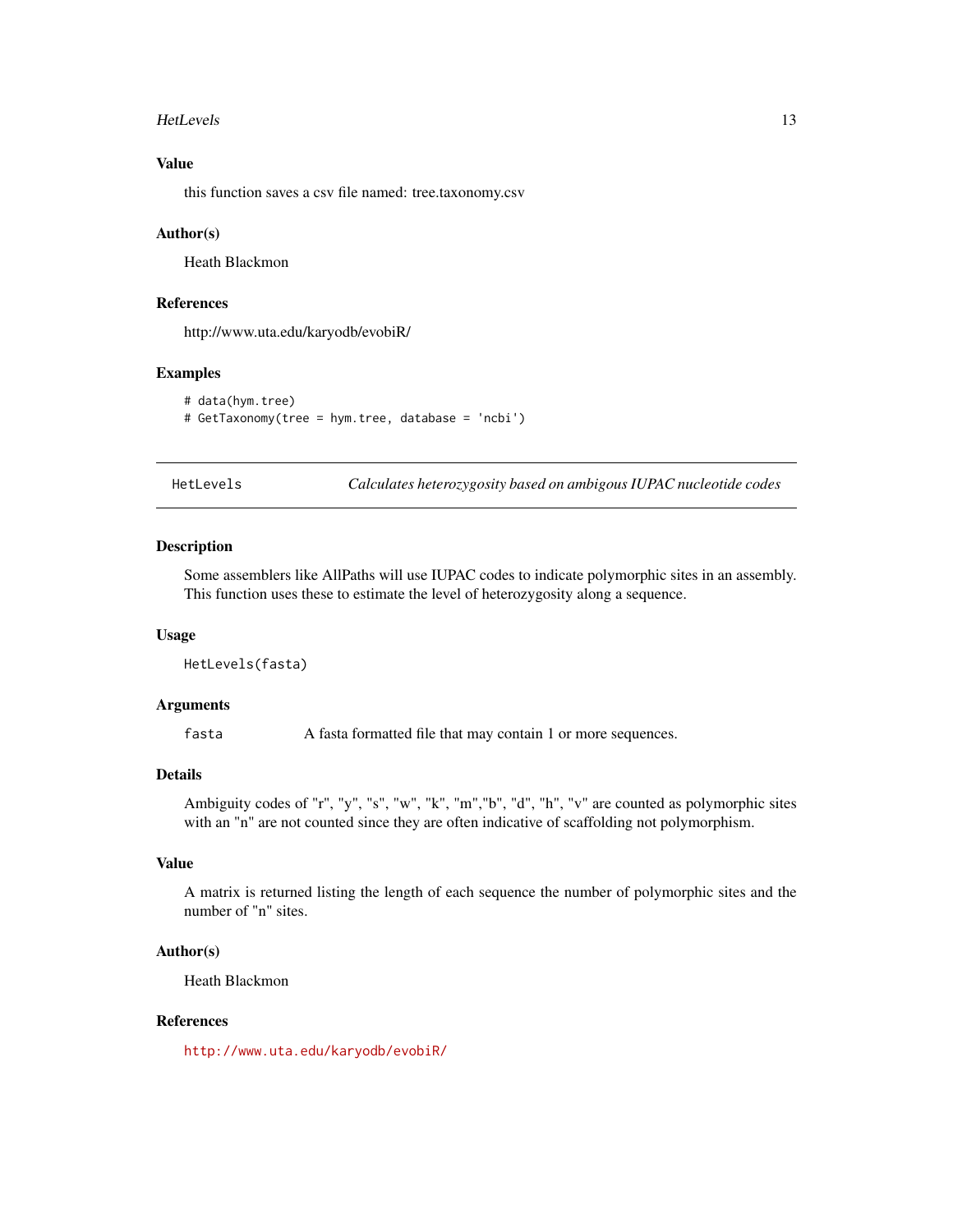# Examples

```
HetLevels(fasta = system.file("assembly.fasta", package = "evobiR"))
```
HighLevelTree *Prune a phylogeny to a higher taxonomic levels.*

#### Description

This function takes a species level tree and prunes it so only a single representative of each clade, e.g. genus or family, is present.

# Usage

HighLevelTree(taxa.table, tree, cur.tips, new.tips)

# Arguments

| taxa.table | a character matrix with columns containing the current tips of the tree and addi-<br>tional columns containing their assigned genera, family, tribe, etc. |
|------------|-----------------------------------------------------------------------------------------------------------------------------------------------------------|
| tree       | the current species level tree                                                                                                                            |
| cur.tips   | a number indicating which column contains the current tip names                                                                                           |
| new.tips   | a number indicating which column contains the names for the taxonomic level<br>that you would like to prune the tree to.                                  |

#### Value

returns and object of the class "phylo"

#### Author(s)

Heath Blackmon

#### References

<http://www.uta.edu/karyodb/evobiR/>

#### See Also

[GetTaxonomy](#page-11-1)

```
data(species.tree)
data(taxa.table)
```

```
family.tree <- HighLevelTree(taxa.table, species.tree, 1, 2)
genus.tree <- HighLevelTree(taxa.table, species.tree, 1, 3)
```
<span id="page-13-0"></span>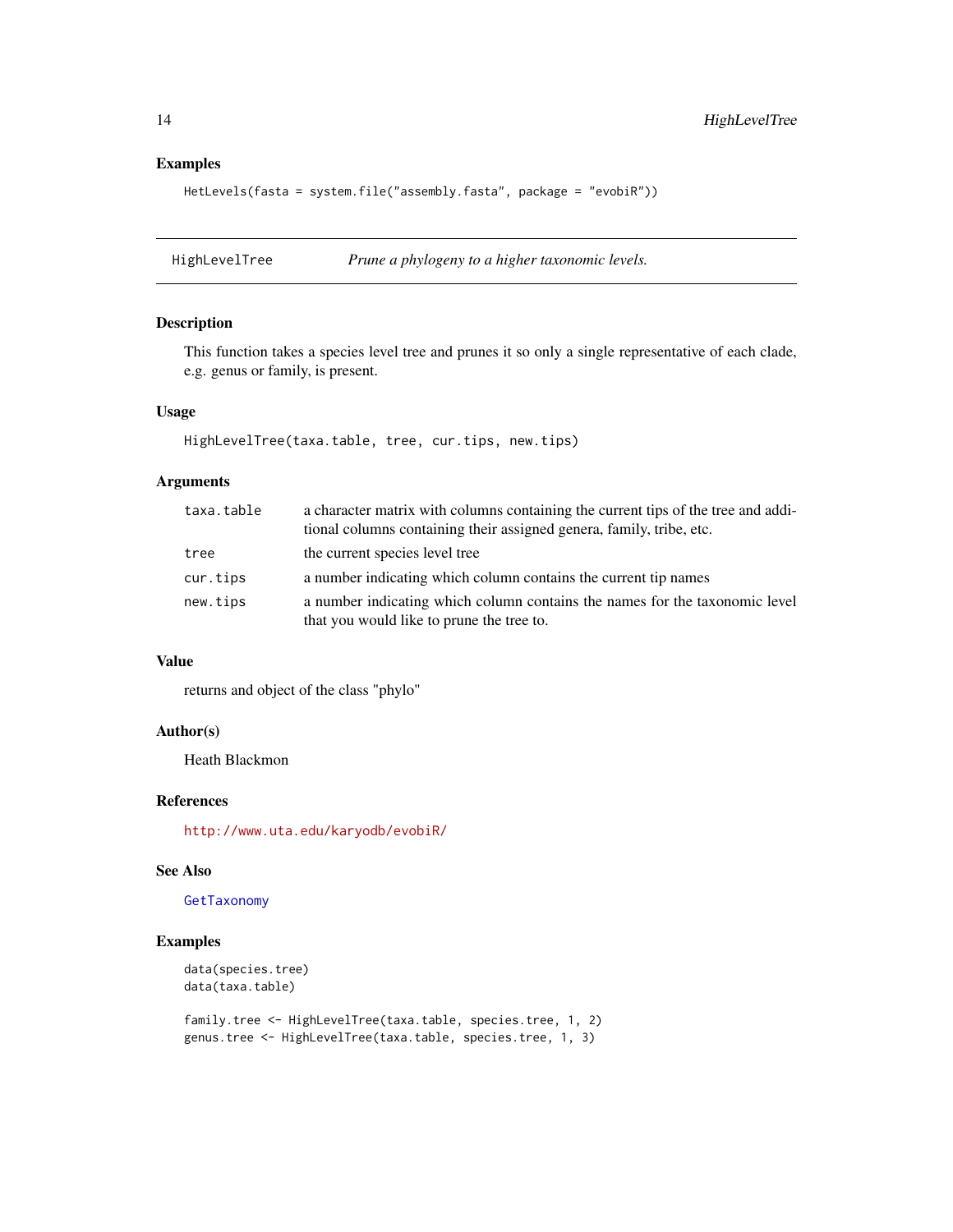<span id="page-14-0"></span>horn.beetle.csv *Gnatocerus measurements*

#### Description

A csv file containing measurements of horn and body size for the beetle Gnatocerus cornutus.

| hym.tree | Phylogenetic tree |  |  |
|----------|-------------------|--|--|
|----------|-------------------|--|--|

# Description

This is a phylogenetic tree with 5 species of hymenoptera.

mcmc2 *mcmc log file*

#### Description

A 5 column by 100 row double matrix from a mcmc log file. The first column is the tree used during the iteration the remaining columns are the rate parameters of the Q matrix listed by column order.

mcmc3 *mcmc log file*

#### Description

A 10 column by 100 row double matrix from a mcmc log file. The first column is the tree used during the iteration the remaining columns are the rate parameters of the Q matrix listed by column order.

mite.data *cytogenetic mite data*

#### Description

This file contains cytogenetic mite data available at the tree of sex database

# Author(s)

Heath Blackmon

# References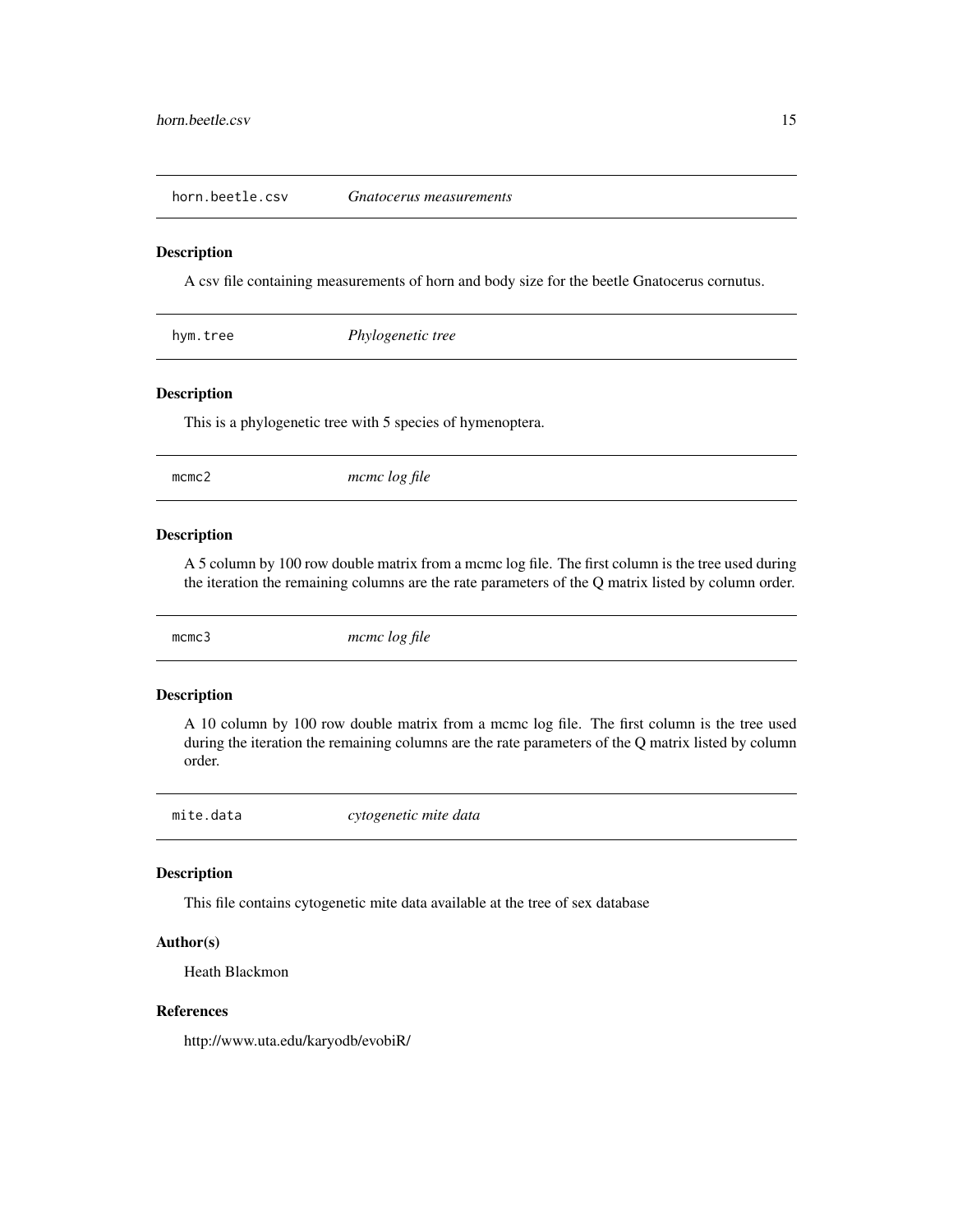<span id="page-15-0"></span>

This file contains a phylogenetic tree of mites generated from phylota data by Nate Hardy

### Author(s)

Heath Blackmon

#### References

http://www.uta.edu/karyodb/evobiR/

PPSDiscrete *Create Simulated Datasets via PPS*

# Description

This function performs posterior predictive simulations of discrete traits. The function is written to work with the output of bayesian programs that produce a collection of rate matrix parameter estimates based on either one or a collection of trees.

#### Usage

```
PPSDiscrete(trees, MCMC, states, N = 2)
```
#### Arguments

| trees       | an object of class "multiPhylo" or "phylo" containing the trees used in generting<br>the rate estimates                                                                                                                                                                                      |
|-------------|----------------------------------------------------------------------------------------------------------------------------------------------------------------------------------------------------------------------------------------------------------------------------------------------|
| <b>MCMC</b> | MCMC states bring this will normally be a log file that is brought into R with<br>read.csv the columns for a three state character should be: tree, qAA, qBA, qCA,<br>qAB, qBB, qCB, qAC, qBC, qCC. If your analysis involves only a single tree<br>then the tree column should be excluded. |
| states      | a vector of root probabilities                                                                                                                                                                                                                                                               |
| Ν           | the number of PPS datasets desired                                                                                                                                                                                                                                                           |

# Value

A matrix is returned with the rownames being the species names from the tree and each column containing a result of a single PPS.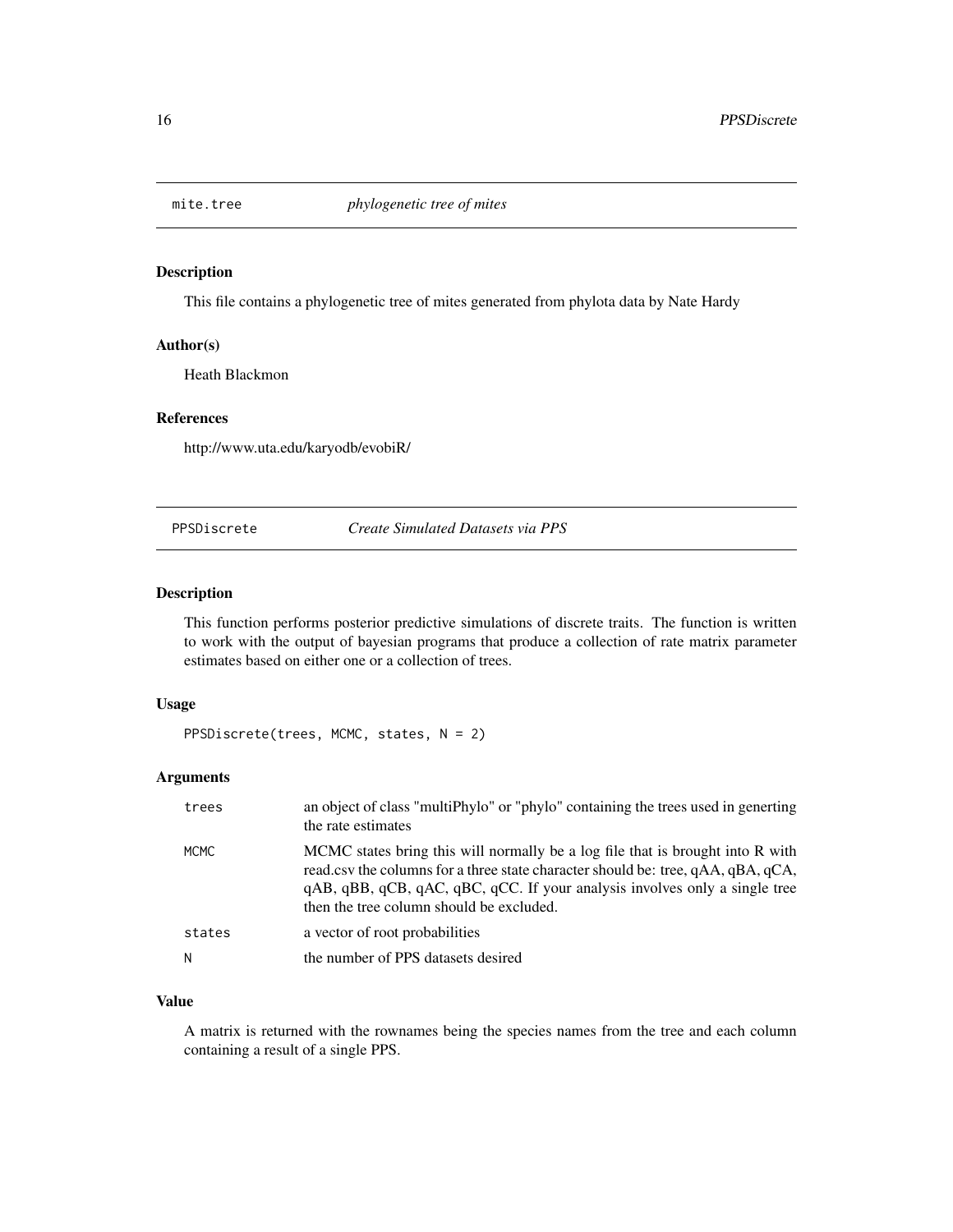#### <span id="page-16-0"></span>ReplTable 17

# Author(s)

Heath Blackmon

# References

<http://www.uta.edu/karyodb/evobiR/>

# Examples

```
data(trees)
data(mcmc2)
data(mcmc3)
# 1 tree 100 q-mats 3 states
PPSDiscrete(trees[[1]], MCMC=mcmc3[,2:10], states=c(.5,.2,.3), N=2)
# 10 trees 100 q-mats 3 states
PPSDiscrete(trees, MCMC=mcmc3, states=c(.5,.2,.3), N=10)
# 10 trees 100 q-mats 2 states
PPSDiscrete(trees, MCMC=mcmc2, states=c(.5,.5), N=10)
```
ReplTable *Maximize Retained Tips*

# Description

These functions attempt to retain as many datapoints as possible during a comparative analysis.

# Usage

```
ReplTable(tree, data.taxonomy, tree.taxonomy, levels=c("Genus", "Family"), verbose=TRUE)
```

```
MaxTips(tree, data, repl.table)
```
# Arguments

| tree          | a phylogenetic tree of the class "phylo".                                                                  |
|---------------|------------------------------------------------------------------------------------------------------------|
| data.taxonomy | a dation at a data exponential and a data and a data and a data and a data set see<br>function GetTaxonomy |
| tree.taxonomy | a datframe containing taxonomic information for all species in the dataset see<br>function GetTaxonomy     |
| data          | a dataframe containg the data you would like to use in your comparative analysis                           |
| repl.table    | the output of ReplTable and one of the inputs of MaxTips                                                   |
| levels        | currently not implemented                                                                                  |
| verbose       | turns on reports to the screen.                                                                            |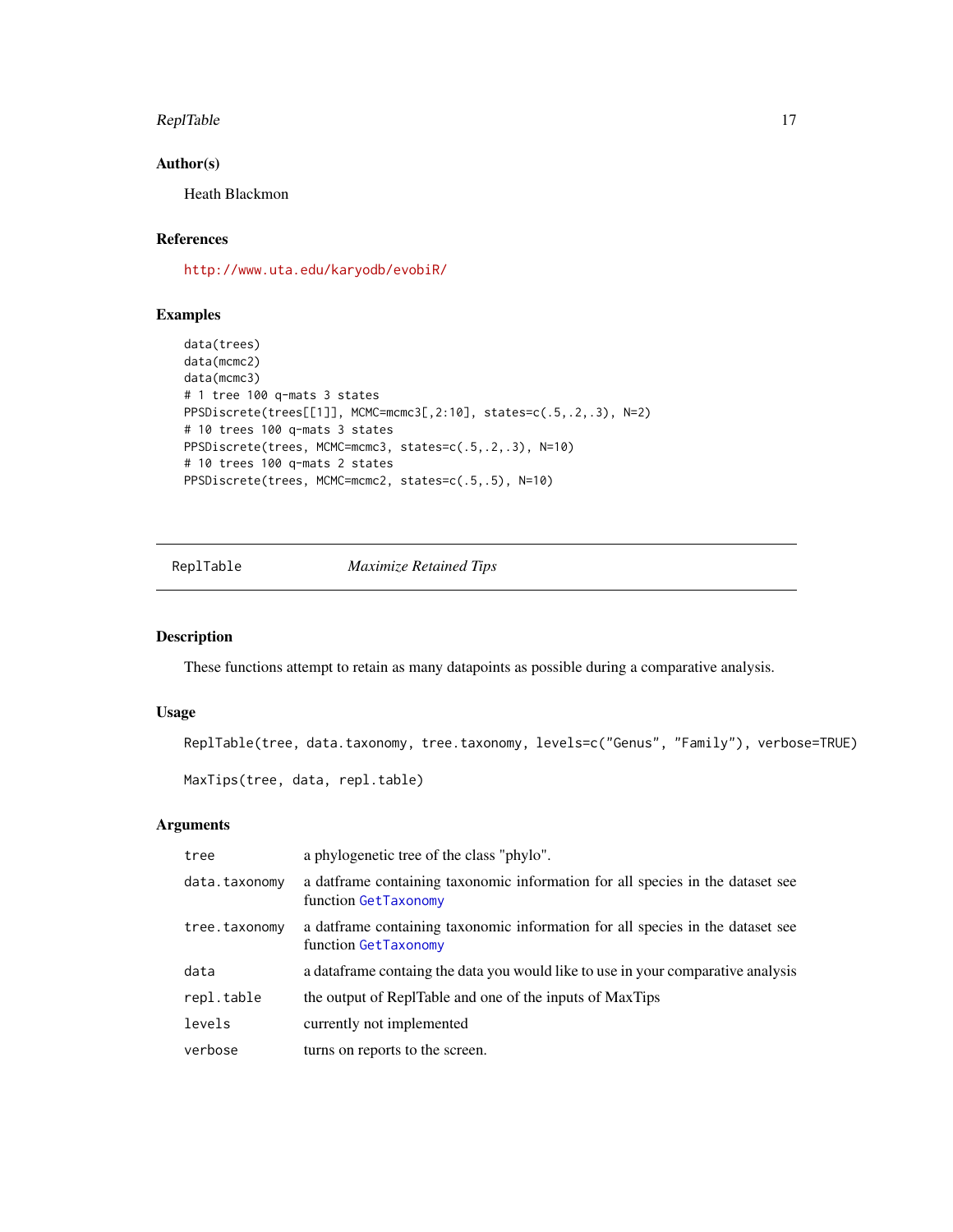# Details

The goal of these two functions is to maximize the number of tips that are retained in a comparative phylogenetic analysis. This is done by searching for higher taxanomic level matches. This is accomplished by keeping one example of any available genera not matched at the species level and one available member of each family not matched at the genus or species level.

The taxonomy tables should have columns name of "Family", "Genus", and "Binomial". The dataframes (tree.taxonomy, data.taxonomy, and data) should all have row names correspoinding to the binomial.

#### Value

ReplTable produces a dataframe that is used as one of the inputs for MaxTips. It lists the tips on the tree that will be replaced and what taxonomic level matches have been found at. MaxTips returns a pruned dataset and tree.

#### Author(s)

Heath Blackmon and Matt Pennell

# References

http://www.uta.edu/karyodb/evobiR/

# See Also

#### [GetTaxonomy](#page-11-1)

```
## Not run:
data('mite.data')
data('mite.tree')
data('data.taxonomy')
data('tree.taxonomy')
```

```
replacement.table <- ReplTable(tree = mite.tree, data.taxonomy = data.taxonomy,
                            tree.taxonomy = tree.taxonomy, levels=c("Genus", "Family"),
                               verbose=TRUE)
new.data <- MaxTips(mite.tree, mite.data, replacement.table)
## End(Not run)
```
<span id="page-17-0"></span>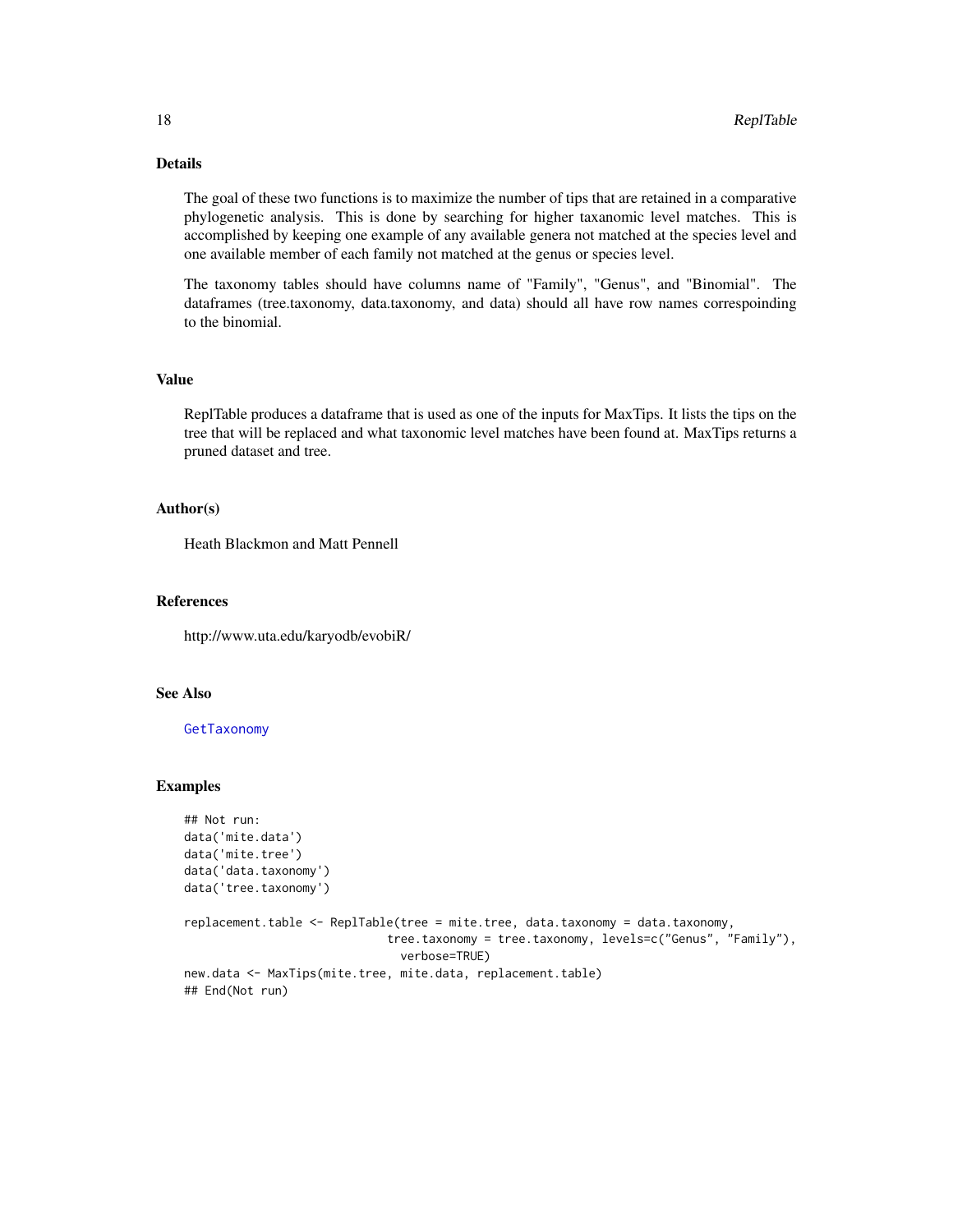<span id="page-18-0"></span>

This function takes measurements of multiple traits and performs a linear regression and identifies those records with the largest and smallest residual. Originally it was written to perform a regression of horn size on body size allowing for high and low selection lines.

#### Usage

```
ResSel(data, traits, percent = 10, identifier = 1, model = "linear")
```
# Arguments

| data       | this is a dataframe with subject identifiers and phenotypic trait values                                |
|------------|---------------------------------------------------------------------------------------------------------|
| traits     | a numeric vector indicating the column containing the predictor and response<br>variables in that order |
| percent    | the percentage of highest and lowest residuals that should be identified                                |
| identifier | the column which contains the record numbers to identify individuals                                    |
| model      | currently this is not used                                                                              |

#### Value

This function returns a list

| high line | the ID numbers for the individuals selected for the high line |
|-----------|---------------------------------------------------------------|
| low line  | the ID numbers of the individuals selected for the low line   |

# Author(s)

Heath Blackmon

#### References

<http://www.uta.edu/karyodb/evobiR/>

```
data <- read.csv(file = system.file("horn.beetle.csv", package = "evobiR"))
ResSel(data = data, traits = c(2,3), percent = 15, identifier = 1, model = "linear")
```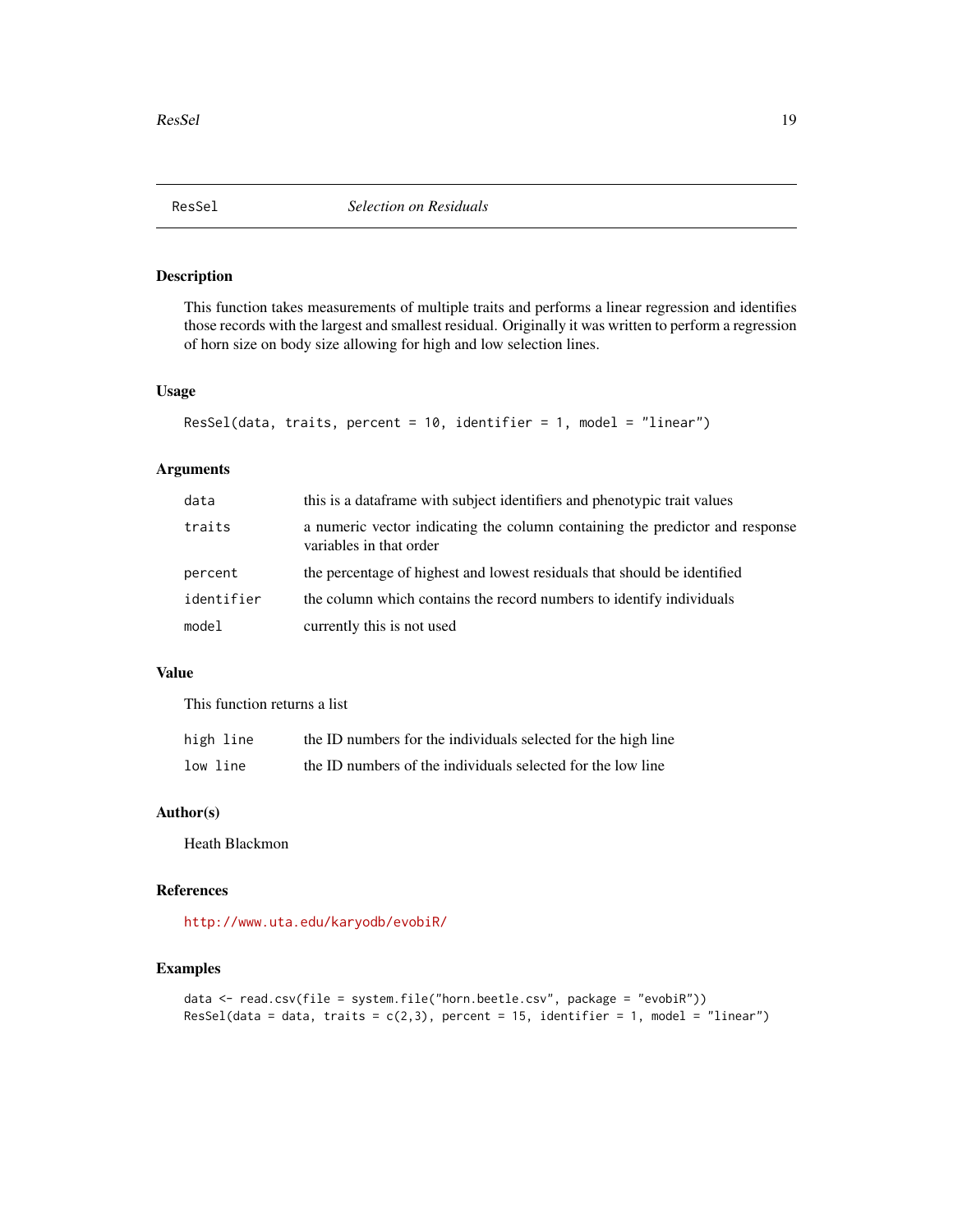<span id="page-19-0"></span>

This function takes as its input a large collection of trees from a program like MrBayes or Beast and allows the user to select the number of randomly drawn trees they wish to retrieve

#### Usage

SampleTrees(trees, burnin, final.number, format, prefix)

# Arguments

| trees        | a nexus format file containing trees that the user wants to sample from                     |
|--------------|---------------------------------------------------------------------------------------------|
| burnin       | the proportion of trees to remove as burnin                                                 |
| final.number | the number of trees desired                                                                 |
| format       | options are "new" or "nex" indicating to save the trees in newick format or nexus<br>format |
| prefix       | a text string to assing to the new treefile name                                            |

#### Value

an object of the class "multiPhylo" is returned

#### Author(s)

Heath Blackmon

#### References

<http://www.uta.edu/karyodb/evobiR/>

# Examples

```
SampleTrees(trees = system.file("trees.nex", package = "evobiR"),
           burnin = .1, final.number = 20, format = 'new', prefix = 'sample')
```
species.tree *Species Phylogenetic tree*

# Description

This is a simulated phylogenetic trees with 200 tips.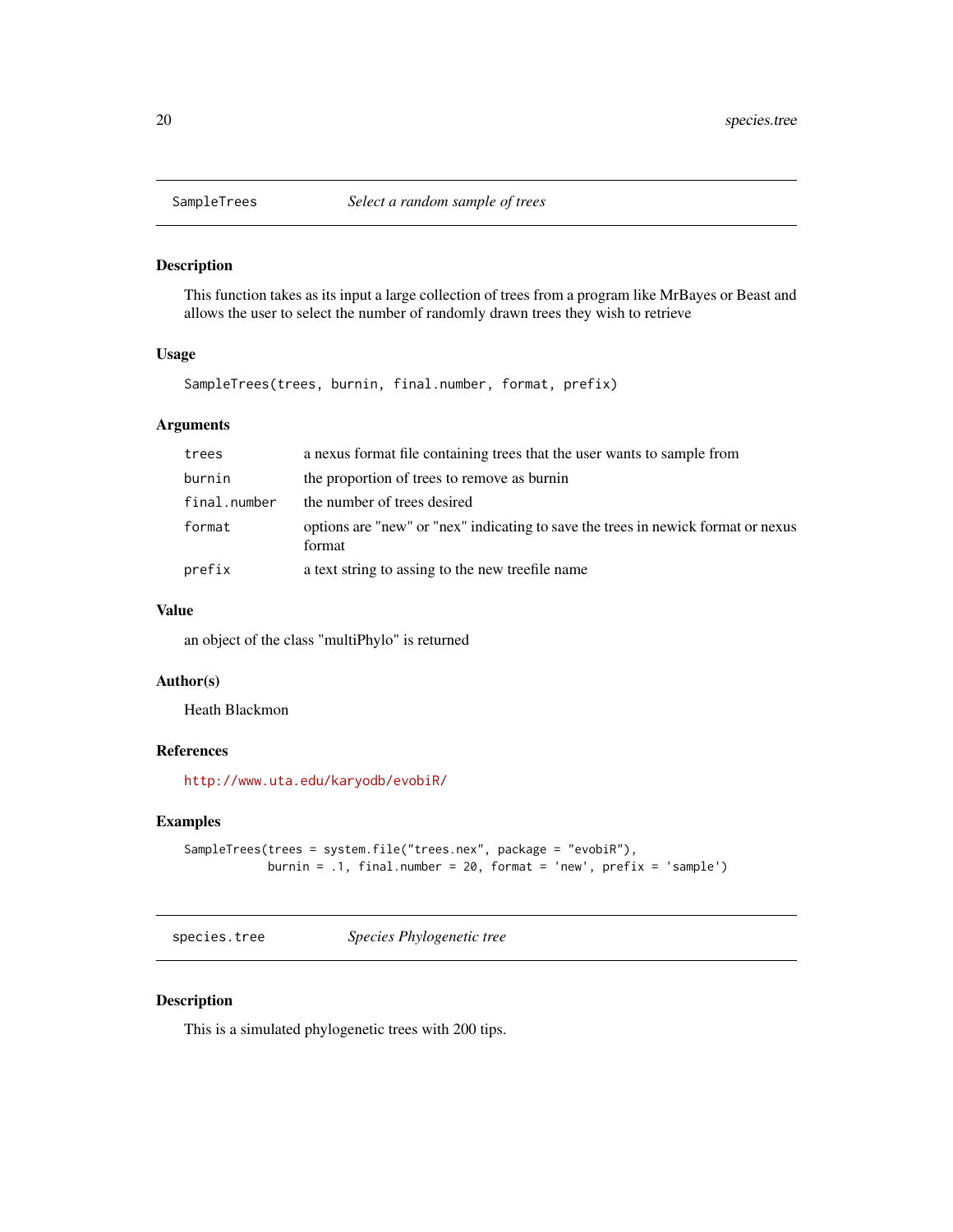<span id="page-20-0"></span>

This character matrix contains species in one column followed by the genera and the family membership of each species

tree.taxonomy *taxonomic table*

# Description

This file contains taxonomic information

# Author(s)

Heath Blackmon

# References

http://www.uta.edu/karyodb/evobiR/

trees *10 Phylogenetic trees*

# Description

This is a collection of 10 simulated phylogenetic trees with 200 tips each.

trees.nex *100 Phylogenetic trees*

# Description

This is a collection of 100 simulated phylogenetic trees with 10 tips each.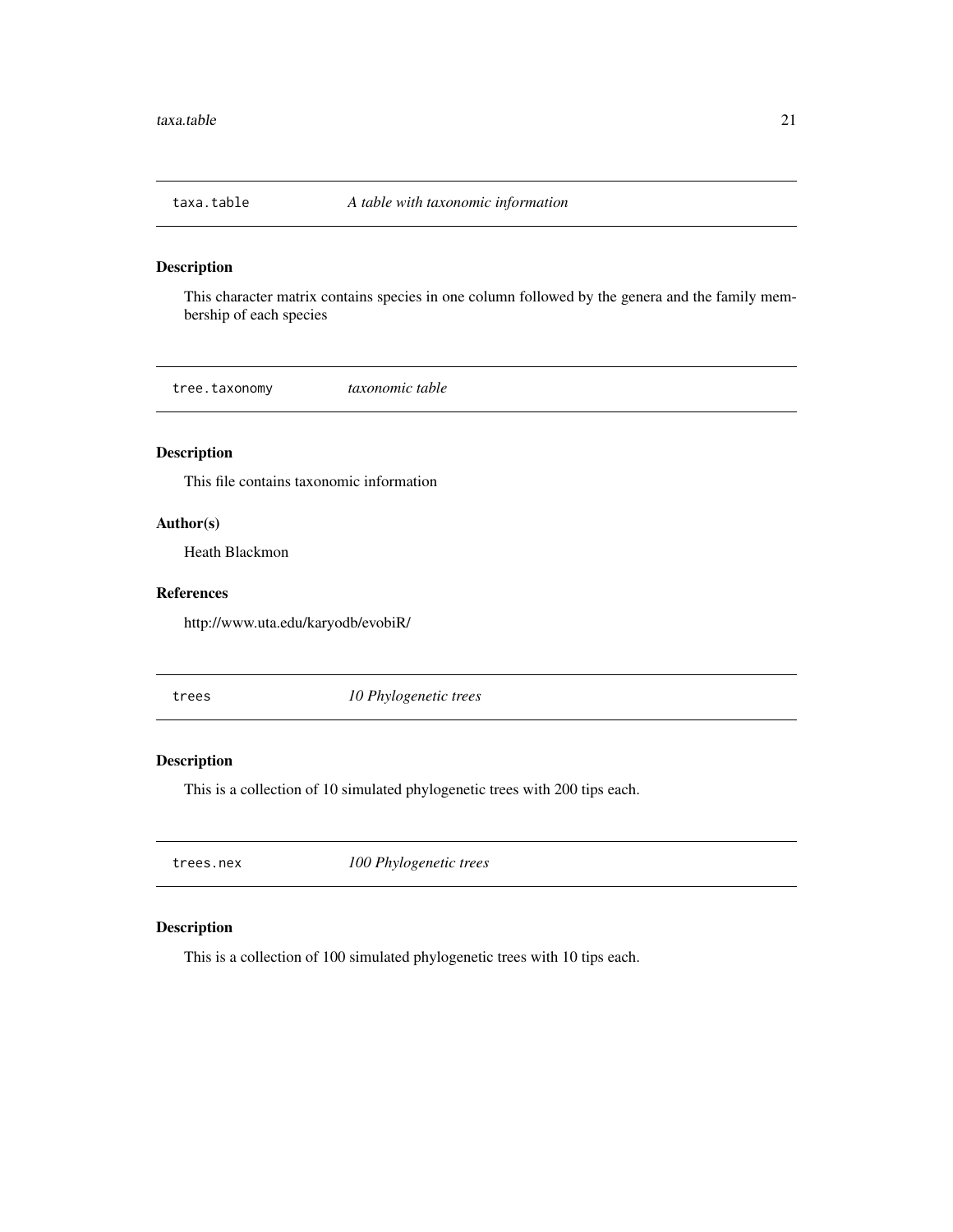# <span id="page-21-0"></span>Index

∗Topic ABBA CalcD, [5](#page-4-0) ∗Topic D-statistic CalcD, [5](#page-4-0) ∗Topic PPS PPSDiscrete, [16](#page-15-0) ∗Topic SNP CalcD, [5](#page-4-0) ∗Topic assembly AnalyzeAssembly , [4](#page-3-0) GenomeSym, [10](#page-9-0) ∗Topic coalescence CoalSim, [6](#page-5-0) ∗Topic comparative methods FuzzyMatch , [9](#page-8-0) HighLevelTree , [14](#page-13-0) ReplTable , [17](#page-16-0) ∗Topic datasets 1.fasta , [3](#page-2-0) 2.fasta , [3](#page-2-0) 3.fasta , [3](#page-2-0) assembly.fasta, [5](#page-4-0) data.taxonomy, [7](#page-6-0) genome , [10](#page-9-0) horn.beetle.csv , [15](#page-14-0) hym.tree, [15](#page-14-0) mcmc2, [15](#page-14-0) mcmc3 , [15](#page-14-0) mite.data, [15](#page-14-0) mite.tree, [16](#page-15-0) species.tree, [20](#page-19-0) taxa.table , [21](#page-20-0) tree.taxonomy, [21](#page-20-0) trees , [21](#page-20-0) trees.nex , [21](#page-20-0) ∗Topic genetic drift DriftSim , [8](#page-7-0) ∗Topic genome AnalyzeAssembly , [4](#page-3-0)

GenomeSym , [10](#page-9-0) ∗Topic hard selection ResSel , [19](#page-18-0) ∗Topic hybridization CalcD, [5](#page-4-0) ∗Topic introgression CalcD, [5](#page-4-0) ∗Topic phylogenetics FuzzyMatch, [9](#page-8-0) ReplTable , [17](#page-16-0) SampleTrees, [20](#page-19-0) ∗Topic phylogeny HighLevelTree , [14](#page-13-0) ∗Topic polymorphism HetLevels , [13](#page-12-0) ∗Topic population genetics CoalSim, [6](#page-5-0) DriftSim , [8](#page-7-0) ∗Topic residual ResSel , [19](#page-18-0) ∗Topic selection DriftSim , [8](#page-7-0) ∗Topic snp HetLevels , [13](#page-12-0) ∗Topic taxonomy GetTaxonomy , [12](#page-11-0) 1.fasta , [3](#page-2-0) 2.fasta , [3](#page-2-0) 3.fasta , [3](#page-2-0) AnalyzeAssembly , [4](#page-3-0) assembly.fasta , [5](#page-4-0) CalcD , [5](#page-4-0) CalcPartD *(*CalcD *)* , [5](#page-4-0) CalcPopD *(*CalcD *)* , [5](#page-4-0) CoalSim, [6](#page-5-0) data.taxonomy,[7](#page-6-0) DriftSim , [8](#page-7-0)